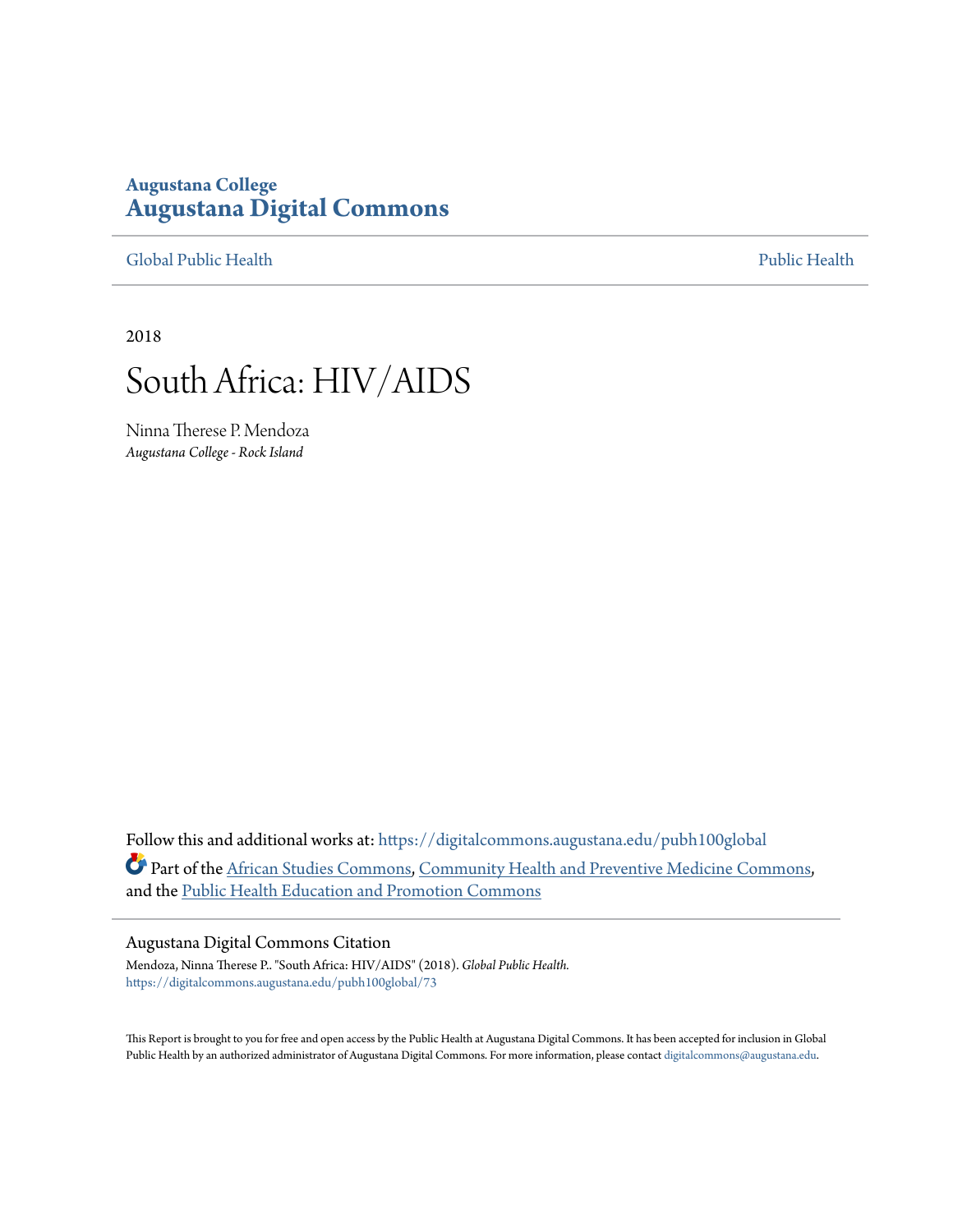Quick Facts Population: 54,841,552

Ethnic Breakdown: 80.2% (black African), 8.8% (colored), 8.4% (white), 2.5% (Indian/Asian)

Major Religions: Protestant or other forms of Christianity

Population Distribution: 65.8% Urban

Major Urban Centers: Johannesburg, Cape Town, Durban, Pretoria

Fertility Rate: 2.2 children per woman (drastic decrease)

Average Life Expectancy: 63

(CIA, 2018)

## Political Structure

South Africa is a parliamentary republic with executive, legislative, and judicial branches. The executive branch rules the country through various departments that focus on a specific issue, and the legislative branch discusses and decides laws. Lastly, the independent judicial branch, interprets and enforces laws according to the Constitution (Sahoboss, 2016). The national and provincial elections occur every five years. The national elections utilize a proportional representation voting system which means voters vote on a party to get a share of seats in Parliament directly proportional to the votes they receive. Provincial elections utilize a combination of proportional representation and a ward system (Electoral, 2018).

# SOUTH AFRICA

## **The Largest HIV/AIDS Epidemic**<br>Ninna Mendoza, Public Health Brief, PUBH-100



Image: Operation World, 2018

## HIV/AIDS

The Human Immunodeficiency Virus (HIV) is a viral infection that can be contracted through bodily fluid exchange such as blood, semen, and breast milk. HIV weakens the immune system which makes individuals more likely to contract infections and diseases which the body is then unable to fight off. HIV advances to Acquired Immunodeficiency Syndrome (AIDS) when an individual exhibits serious clinical developments such as certain cancers. Tuberculosis is the most common cause of death for HIV patients (WHO, 2017). HIV/AIDS is a major public health issue in South Africa because it is the number 1 country in the world for the number of people living with HIV/AIDS and number 2 for HIV/AIDS deaths (CIA, 2018).

## Risk Factors & Consequences

Certain factors can increase the risk of contracting HIV such as unprotected sex and sharing needles (WHO, 2017). Several key populations are at an increased risk for HIV. These populations include men who have sex with men (MSM), sex workers, drug users, women/adolescent girls, children, and orphans. Several of these groups experience social discrimination which becomes an obstacle for seeking out treatment (Avert, 2018). HIV-positive women are often viewed as promiscuous and face possible abuse and rejection from spouses and family. On the other hand, HIV-positive men worry about the stigma of the disease being viewed as a gay disease (Cloete et al., 2010).